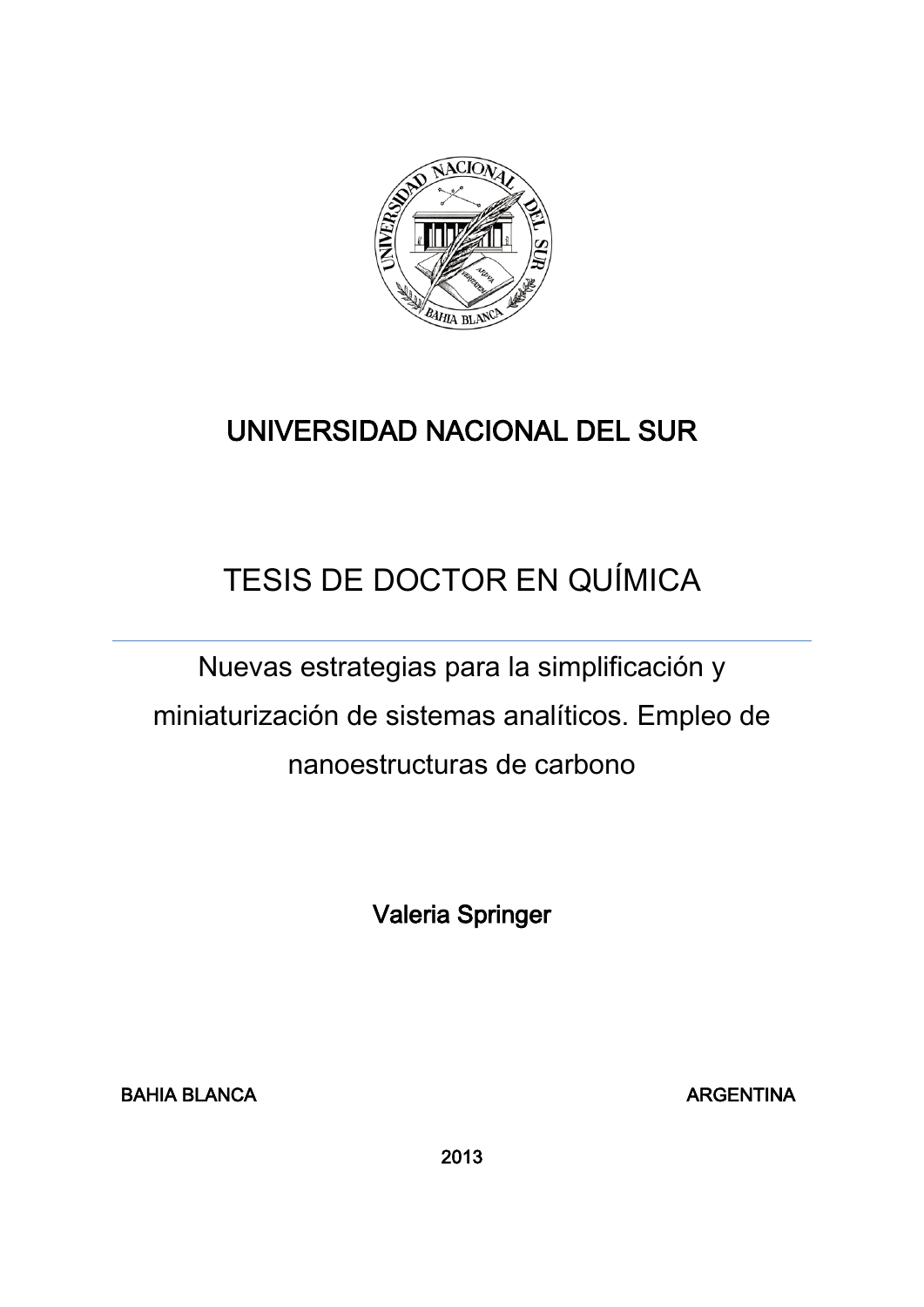#### Resumen

En el presente trabajo de Tesis se desarrollan, evalúan y proponen métodos analíticos simples, con el mayor grado de simplificación y miniaturización posible, para la determinación de residuos de antibióticos y pesticidas en muestras de alimentos y ambientales.

El interés en este tipo de analitos radica en que en los últimos años se ha incrementado el empleo de fármacos, tanto en medicina humana como veterinaria, y la aplicación de pesticidas en prácticas agrícolas. Esto ha generado cierta preocupación puesto que sus residuos pueden ocasionar daños a la salud humana. Además, su uso y control está regulado por organismos nacionales e internacionales.

Los métodos propuestos se basan en el uso de la técnica de electroforesis capilar (CE), evaluando además, diferentes estrategias para el pretratamiento de las muestras analizadas; en lo que respecta al "clean up" de las mismas y a la preconcentración de los analitos a determinar.

Se ha estudiado el empleo de nanotubos de carbono tanto en el paso de preconcentración (como material adsorbente) y en la separación electroforética (fase pseudoestacionaria).

Así, se han propuesto los siguientes métodos:

- $\checkmark$  Separación y determinación de sulfonilureas en muestras de agua de distinta procedencia, que incluye un paso de preconcentración en continuo, fuera de línea, utilizando una minicolumna empaquetada con nanotubos de carbono de pared múltiple (MWCNTs).
- $\checkmark$  Análisis de muestras de leche bovina, determinando antibióticos de dos familias diferentes, empleando como solución de separación una fase pseudoestacionaria que contiene nanotubos de carbono para mejorar la eficiencia de separación. Este método incluye una preconcentración en línea ("stacking") combinada con una fuera de línea, que también se realiza en un sistema de flujo continuo.
- $\checkmark$  Se desarrolla un método empleando líquido iónico como medio de separación y nanotubos de carbono de pared simple (SWCNTs) como fase pseudoestacionaria, para mejorar la resolución en separaciones electroforéticas. Este nuevo método se emplea para la determinación de sulfonilureas en muestras de granos.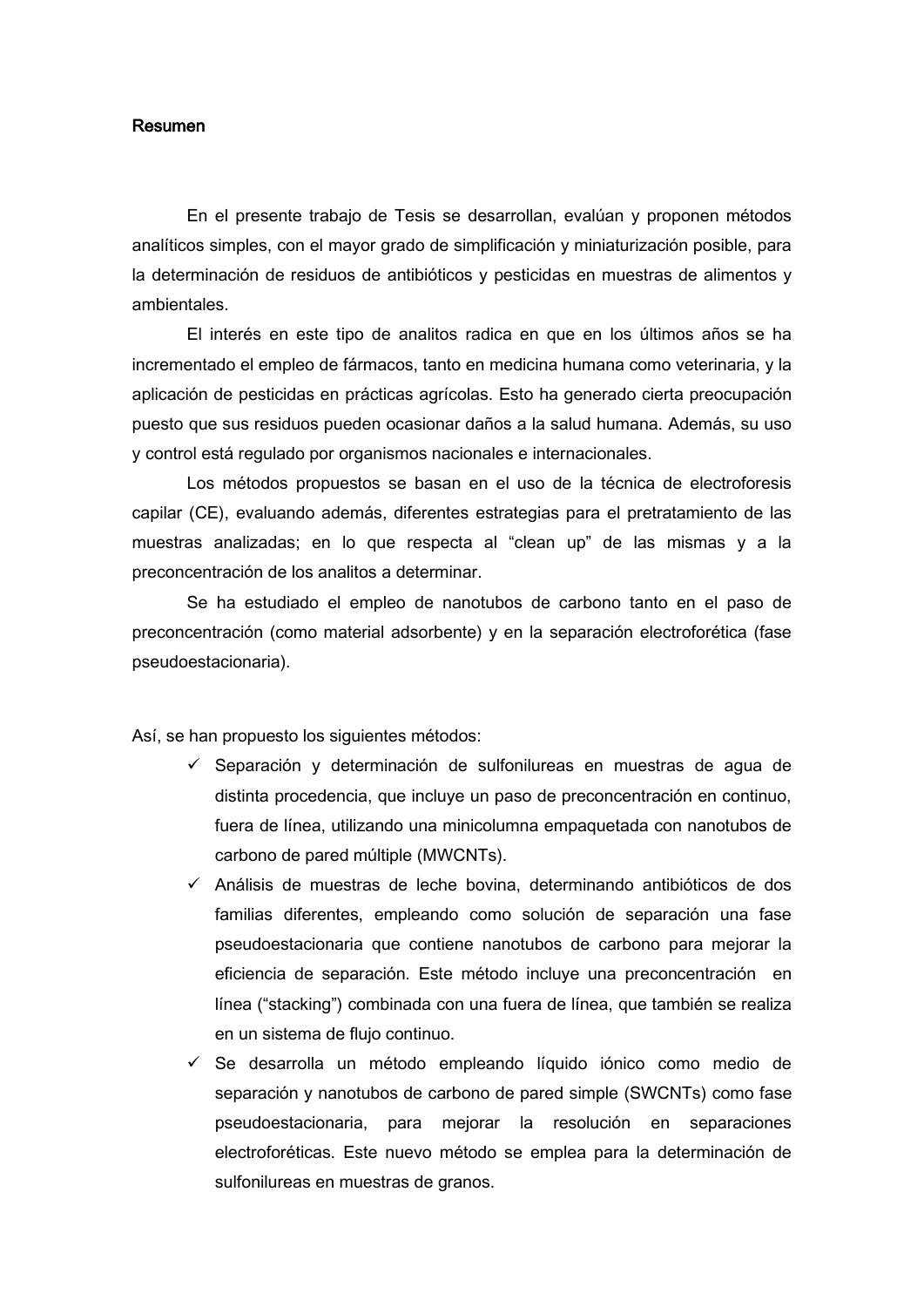- $\checkmark$  Se establece un método electroforético muy sencillo para la determinación de FQs en leche que incluye un paso de preconcentración, empleando un microdispositivo con MWCNTs.
- Con el objetivo de mejorar la resolución electroforética, se evaluó el uso de capilares con recubrimientos poliméricos para la determinación anterior. Se propone el acoplamiento de esta separación con la espectrometría de masas, lo cual se realiza aplicando MALDI-TOF-MS para hacer el análisis confirmatorio.
- $\checkmark$  Se implementa el acoplamiento de este último método de electroforesis capilar con espectrometría de masa, aplicando la técnica MALDI para llevar a cabo el análisis confirmatorio.

En todos los casos, se han desarrollado nuevas estrategias para llevar a cabo análisis simples y rápidos, con el mayor grado de miniaturización posible. Los resultados obtenidos han sido muy satisfactorios.

Palabras claves: Electroforesis capilar, Nanotubos de carbono, Técnicas de preconcentración, Antibióticos, Herbicidas.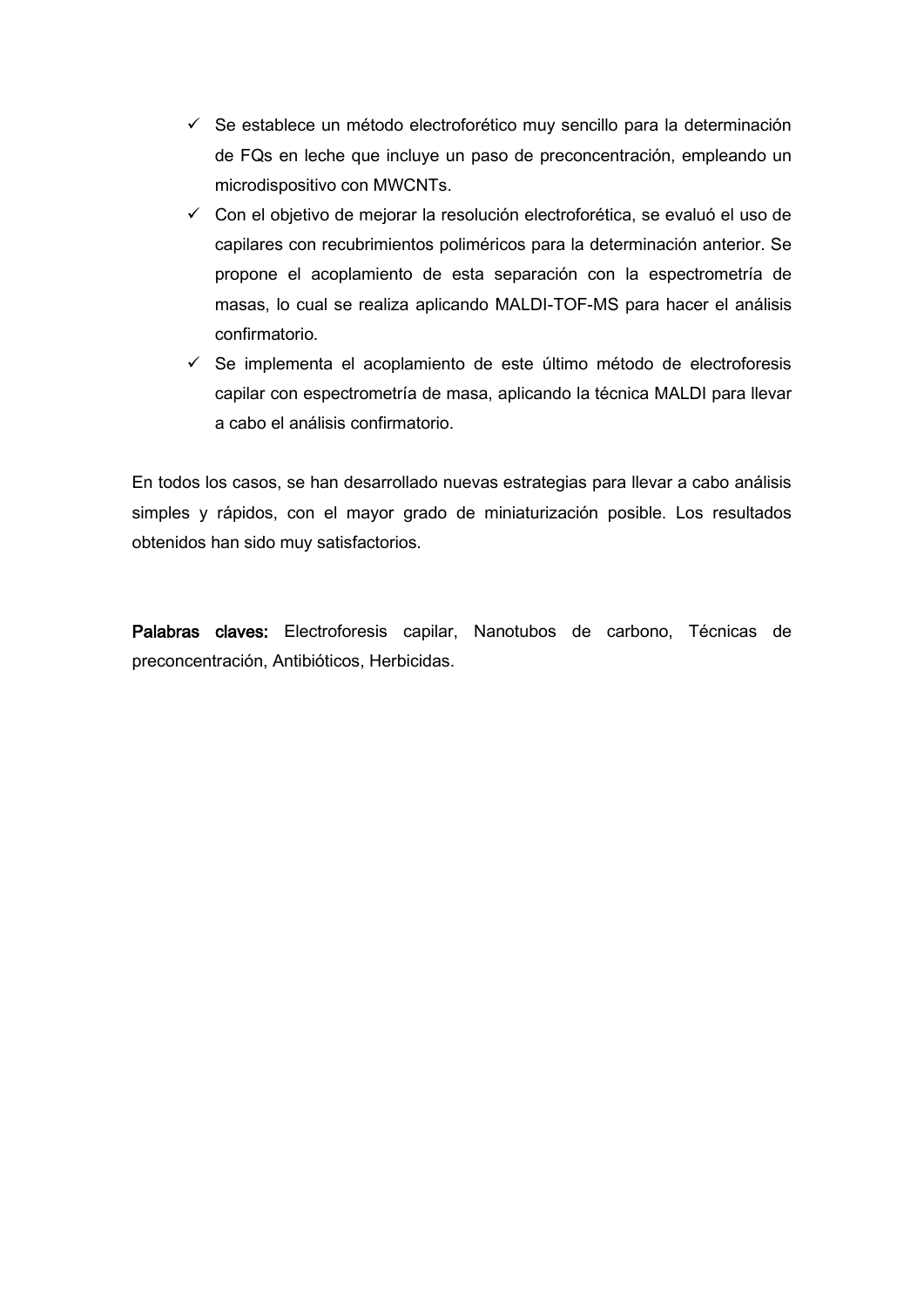### **Abstract**

In this thesis, several straightforward analytical methods are developed, evaluated and proposed with the major grade of simplification and miniaturization as possible for determining antibiotics and pesticides residues in food and environmental samples.

During the last years, the increased use of pharmaceutical compounds in human and veterinary medicine and the massive application of pesticides in agricultural practices have generated special attention due to their residues can be harmful for the human health. Moreover, the use of these analytes is regulated by national and international organizations.

The proposed methods are based on capillary electrophoresis (CE). Different strategies are developed to perform the pretreatment of analyzed samples, including both, the clean-up of samples and analytes preconcentration. Moreover, carbon nanotubes are included as sorbent material for the preconcentration step and as pseudostationary phases in the CE analysis.

Thus, the following methods have been proposed:

- $\checkmark$  Separation and determination of sulfonylurea herbicides in water samples, including a continuous preconcentration step in off-line mode. A minicolumn packed with multiwall carbon nanotubes (MWCNTs) was used.
- $\checkmark$  Determination of antibiotics (belonging to different families) in bovine milk samples. Carbon nanotubes were employed as pseudostationary phases in the electrophoretic system with the aim to improve the separation. This method includes an 'in-line' preconcentration step (stacking) and an 'off-line' preconcentration step using a continuous flow system.
- $\checkmark$  A CE method with ionic liquid and single wall carbon nanotubes (SWCNTs) was developed. SWCNTs were proposed as pseudostationary phases in order to improve the electrophoretic resolution. This novel method was used for determination of sulfonylureas in grain samples.
- $\checkmark$  A simple electrophoretic method to determine FQs in milk samples is developed. A µ-SPE step employing MWCNTs is included for analytes preconcentration.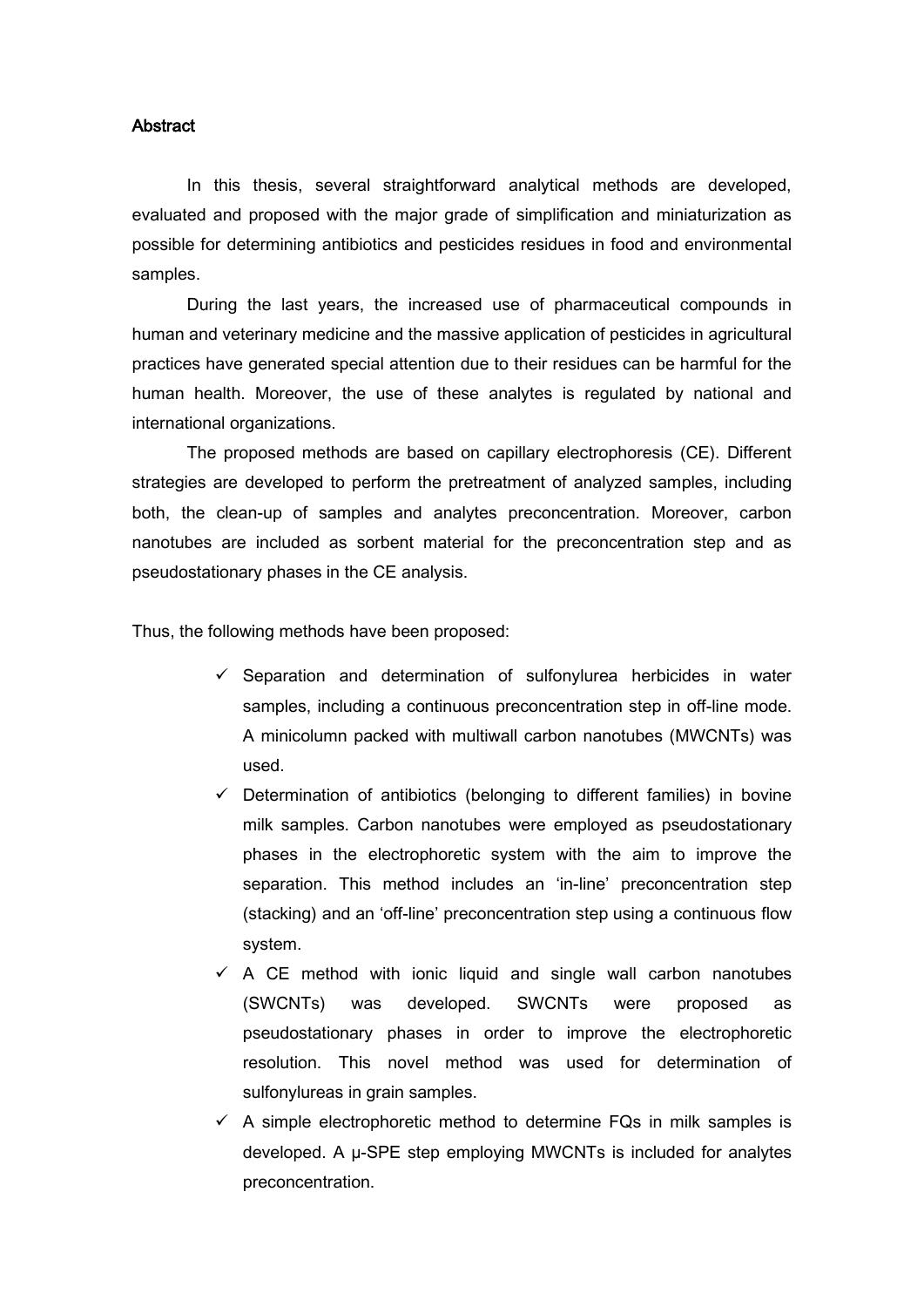- $\checkmark$  With the aim to improve the electrophoretic resolution and a further MALDI-TOF-MS analysis of analytes, the use of polymer-coated capillaries was considered for fluoroquinolones determination in milk samples.
- $\checkmark$  Besides, an off-line coupling between CE and MS was included by using the ionization technique MALDI with the aim to perform the accurate identification of analytes after CE-UV determination.

In all experiences, new strategies for simple and fast analyses have been proposed, aiming to develop miniaturized methodologies with satisfactory analytical performance.

Keywords: Capillary electrophoresis, Carbon nanotubes, Preconcentration techniques, Antibiotics, Herbicides.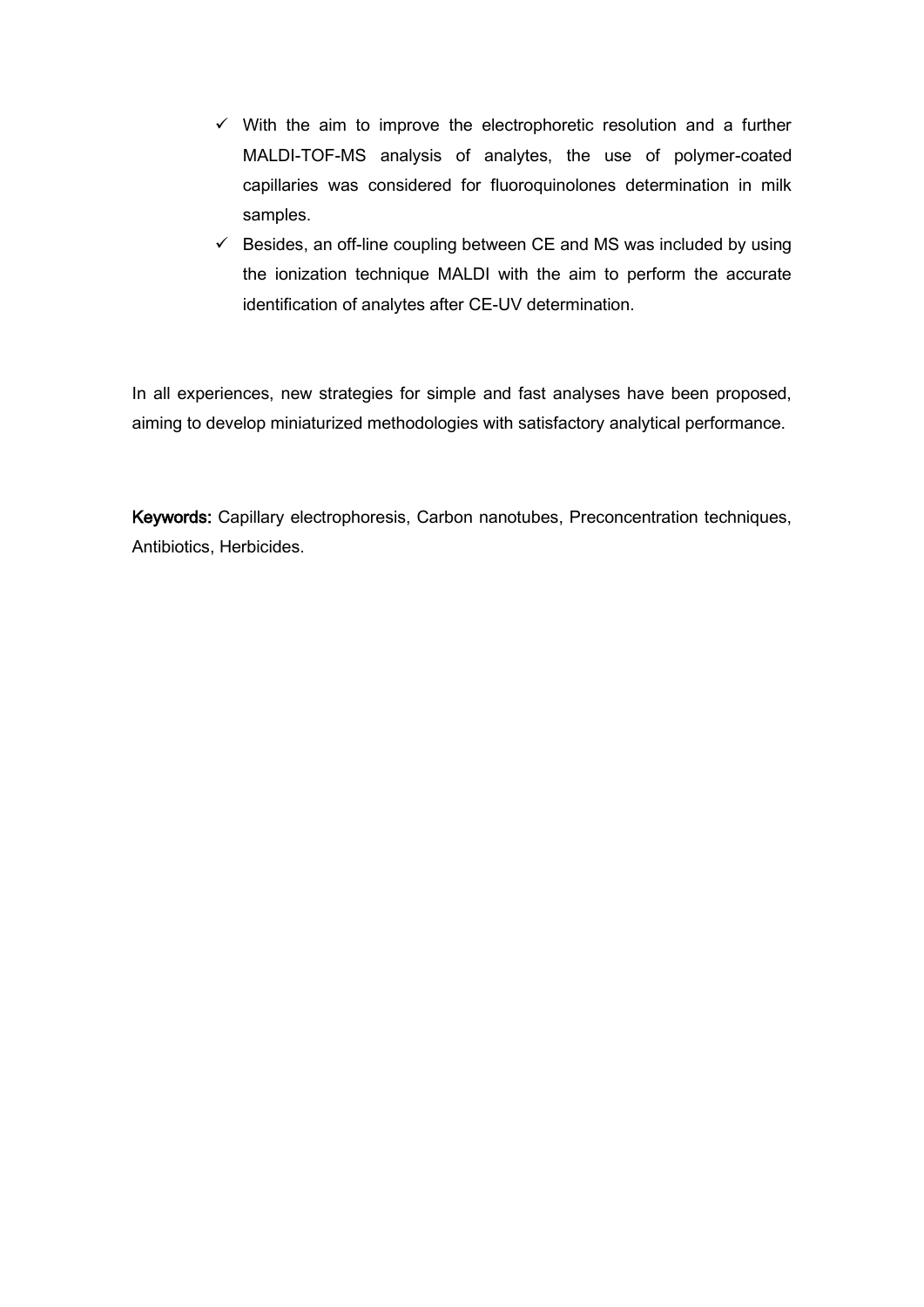#### Referencias bibliográficas

- 1. M. Valcárcel, M.S. Cárdenas, Automatización y miniaturización en Química Analítica. Springer-Verlag, S.A., Barcelona, 2000.
- 2. B.M. Simonet, M. Valcárcel. Microchim. Acta 153, 2006, 1-5.
- 3. M. Valcárcel, B. Lendl. Trends Anal. Chem. 8, 2004, 527-534.
- 4. M. Valcárcel. Principles of Analytical Chemistry. Springer-Verlag, Heidelberg, 2000.
- 5. A. Rios, A. Escarpa, B. Simonet. Miniaturization of Analytical Systems: Principles, Designs and Applications. John Wiley & Sons, Ltd. 2009. ISBN: 978-0-470-06110-7
- 6. M. Valcárcel, S. Cárdenas. Trends Anal. Chem. 24, 2005, 67-74.
- 7. "Arne Tiselius Biography".Nobelprize.org. [http://www.nobelprize.org/nobel\\_prizes/chemistry/laureates/1948.](http://www.nobelprize.org/nobel_prizes/chemistry/laureates/1948)
- 8. C. García-Ruiz, G. Álvarez-Llamas, A. Puerta, E. Blanco, A. Sanz-Medel, M. L. Marina. Anal. Chim. Acta 543 (1-2), 2005, 77-83.
- 9. Y. Sun, L. Liang, X. Zhao, L. Yu, J. Zhang, G. Shi, T. Zhou. Water Res. 43, 2009, 41-46.
- 10. I. S. L. Lee, M. C. Boyce, M. C. Breadmore. Food Chem. 133, 2012, 205-211.
- 11. R. Dadoo, A. O. Seto, L. A. Colón, R. N. Zare. Anal. Chem. 66, 1994, 303-306.
- 12. S. C. Beale, S. J. Sudmeier. Anal. Chem. 67, 1995, 3367-3371.
- 13. C. Horstkotter, S. Kober, H. Spahn-Langguth, E. Mutschler, G. Blaschke. J. Chromatogr. B 769, 2002, 107-117.
- 14. A. Brocke, G. Nicholson, E. Bayer. Electrophoresis 22, 2001, 1251-1266.
- 15. J. A. Olivares, N. T. Nguyen, C. R. Yonker, R. D. Smith. Anal. Chem. 59, 1987, 1230- 1232.
- 16. A. Amini, S. J. Dormady, L. Riggs, F. E. Regnier, J. Chromatogr. A 894, 2000, 345–355.
- 17. L. Shastri, S. K. Kailasa, H.-F. Wu. Talanta 81, 2010, 1176-1182.
- 18. H.-Y. Wang, X. Chu, Z.-X. Zhao, X.-S. He, Y.-L. Guo. J. Chromatogr. B 879, 2011, 1166-1179.
- 19. J. Jacksén, T. Redeby, Å. Emmer. *J. Sep. Sci.* 29, 2006, 288-295.
- 20. S. Terabe, K. Otsuka, K. Ichikawa, A. Tsuchiya, T. Ando. Anal. Chem. 56, 1984, 111-113.
- 21. S.Terabe, K. Otsuka, T. Ando. Anal. Chem. 57, 1985, 834-841.
- 22. S. Hjertén, M. Zhu. J. Chromatogr. A 346, 1985, 265-270.
- 23. J. H. Knox, I. H. Grant. Chromatographia 24, 1978, 135-143.
- 24. A. Guttman, A. S. Cohen, D. N. Heiger, B. L. Karger. Anal. Chem. 63, 1990, 137-141.
- 25. S. Iijima. Nature 354, 1991, 56-58.
- 26. Peter J. Harris, Carbon nanotube science, Cambridge University Press, United Kingdom, 2009.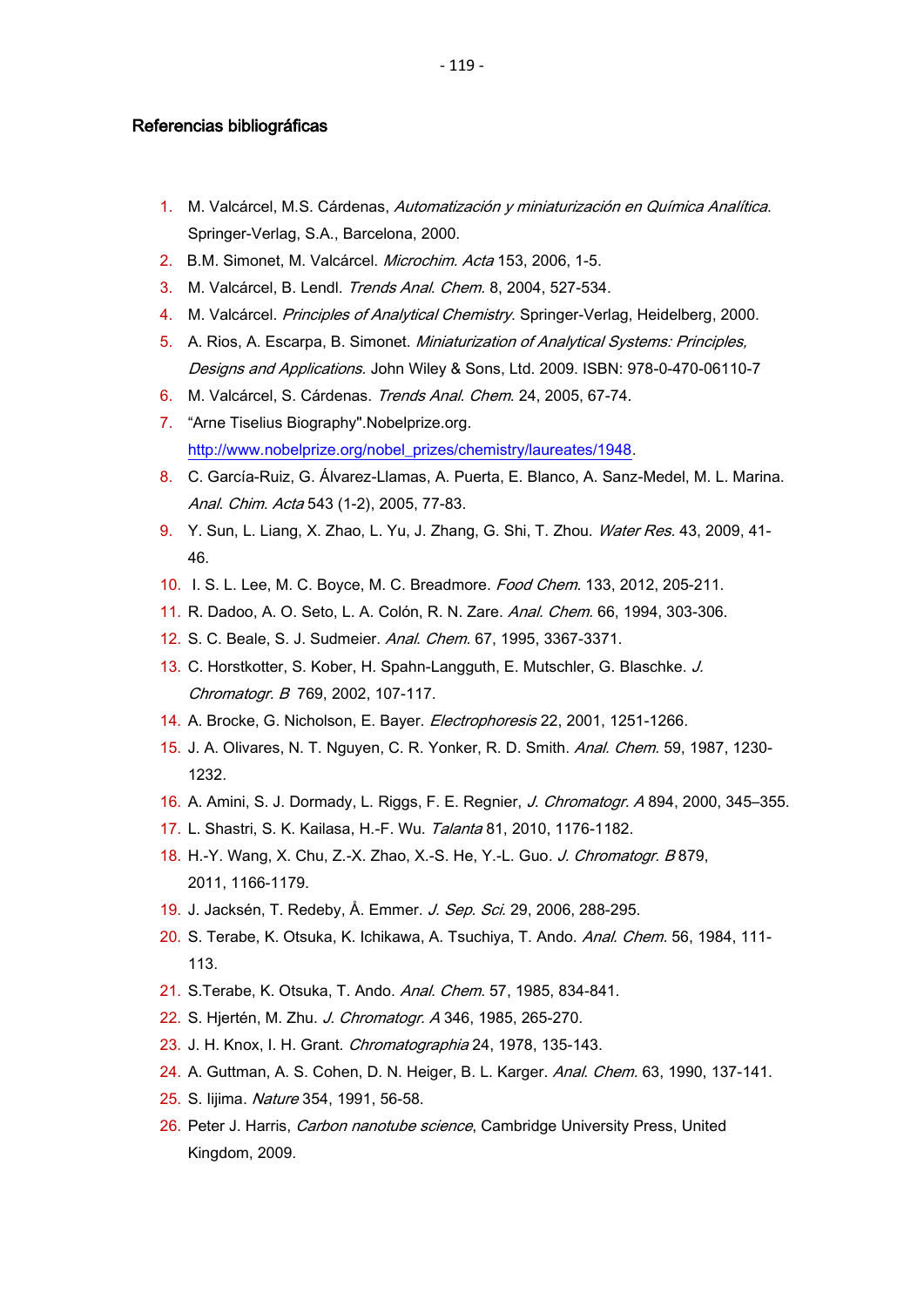- 27. L. S. Ying, M. A. M. Salleh, H. M. Yusoff, S. B. A. Rashid, [J.](http://www.sciencedirect.com/science/journal/1226086X) A. Razak. J. Ind. Eng. Chem. 17, 2011, 367-376.
- 28. S. Iijima. Nature 356, 1991, 56-58.
- 29. S. Iijima, T. Ichihashi. Nature 363, 1993, 603-605.
- 30. D. S. Bethune, C. H. Kiang, M. S. de Vries, G. Gorman, R. Savoy, J. Vazquez, R. Beyers. Nature 363, 1993, 605-607.
- 31. A. Thess, R. Lee, P. Nikolaev, H. Dai, P. Petit, J. Robert, C. Xu, Y.H. Lee, S.G. Kim, A. G. Rinzler, D. T. Colbert, G. E. Scuseria, D. Tomanek, J. E. Fischer, R. E. Smalley. Science 273, 1996, 483-487.
- 32. A. G. Rinzler, J. H. Hafner, P. Nikolaev, L. Lou, S. G. Kim, D. Tomanek, P. Nordlander, D. T. Colbert, R. E. Smalley. Science 269, 1995, 1550-1553.
- 33. A. C. Dillon, K. M. Jones, T. A. Bekkendahl, C. H. Kiang, D. S. Bethune, M. J. Heben. Nature 386, 1997, 377-380.
- 34. M. A. Salam, M. S.I. Makki, M. Y. A. Abdelaal. J. Alloy Compd. 509, 2011, 2582-2587.
- 35. S. A. Kosa, G. Al-Zhrani, M. A. Salam. Chem. Eng. J. 181–182, 2012, 159-168.
- 36. L. Zhang, X. Song, X. Liu, L. Yang, F. Pan, J. Lv. Chem. Eng. J. 178, 2011, 26-33.
- 37. R. J. Chen, Y. Zhang, D. Wang, H. Dai. J. Am. Chem. Soc. 123, 2001, 3838-3839.
- 38. T. Hertel, A. Hagen, V. Talalaev, K. Arnold, F. Hennrich, M. Kappes, S. Rosenthal, J. Mc. Bride, H. Ulbricht, E. Flahaut. Nano Lett. 5, 2005, 511-514.
- 39. M. F. Islam, E. Rojas, D. M. Bergey, A. T. Johnson, A. G. Yodh. Nano Lett. 3, 2003, 269-273.
- 40. M. Valcárcel, S. Cárdenas, B. M. Simonet, Y. Moliner-Martínez, R. Lucena. Trends Anal. Chem. 27, 2008, 34-43.
- 41. J. Cao, P. Li, L. Yi. J. Chromatogr. A 1218, 2011, 9428-9434.
- 42. L. M. Ravelo-Pérez, A. V. Herrera-Herrera, J. Hernández-Borges, M. A. Rodríguez-Delgado. J. Chromatogr. A 1217, 2010, 2618-2641.
- 43. A. V. Herrera-Herrera, M. A. Gonzalez-Curbelo, J. Hernandez-Borges, M. A. Rodriguez-Delgado. Anal. Chim. Acta 734, 2012, 1-30.
- 44. D. Martínez, M. J. Cugat, F. Borrull, M. Calull. J. Chromatogr. A 902, 2000, 65-89.
- 45. L. Schweitz, M. Petersson, T. Johansson, S. Nilsson. J. Chromatogr. A 892, 2000, 203- 217.
- 46. P. Britz-McKibbin, D. Y. Chen. Anal. Chem. 72, 2000, 1242-1252.
- 47. J. P. Quirino, S. Terabe. J. Chromatogr. A 798, 1998, 251-257.
- 48. J. P. Quirino, S. Terabe. Anal. Chem. 70, 1998,1893-1901.
- 49. C. Sánchez de Rivas. Revista Química Viva nº 2, año 5, 2006. ISSN 1666-7948.
- 50. P. Ball. J. Antimicrob. Chemother. 46, 2000, 17-24.
- 51. M. Martinez, P. McDermott, R. Walker. Vet. J. 172, 2006, 10-28.
- 52. J. Sousa, G. Alves, A. Fortuna, [A.](http://scholar.google.com.sci-hub.org/citations?user=9Ysj1R0AAAAJ&hl=en&oi=sra) Falcao. Anal. Bioanal. Chem. 403, 2012, 93-129.
- 53. J. A. Hernández Arteseros, J. Barbosa, R. Compañó, M. D. Prat. J. Chromatogr. A 945, 2002, 1-24.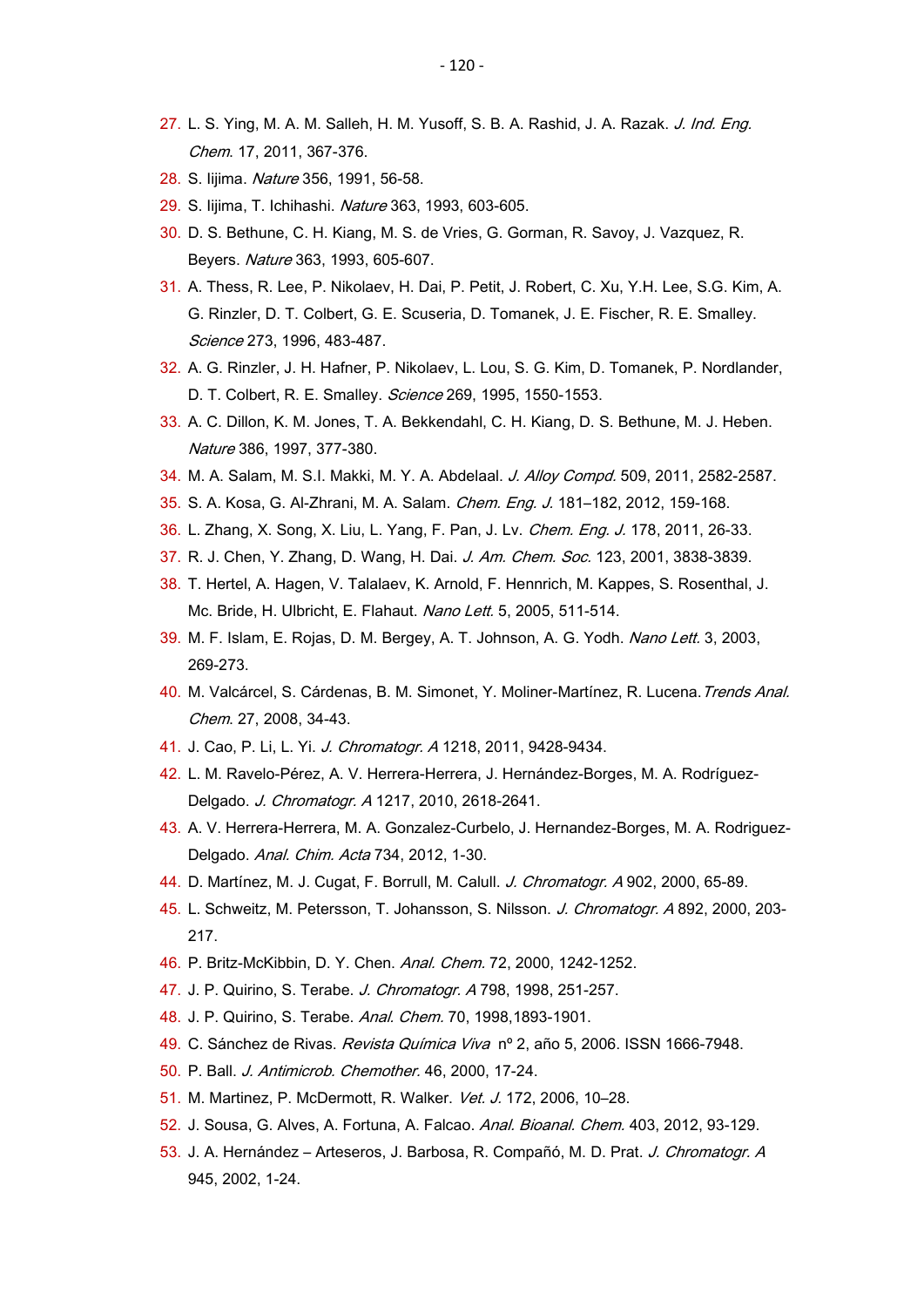- 54. P. M. Vancutsem, J. G. Babish, W. S. Schwark. Cornell Vet. 80, 1990, 173-186.
- 55. H. Sumano-López, L. Gutiérrez-Olvera. Vet. Méx. 31, 2000, 137-145.
- 56. [S. Cruchaga,](http://jac.oxfordjournals.org/search?author1=Susana+Cruchaga&sortspec=date&submit=Submit) [A. Echeita,](http://jac.oxfordjournals.org/search?author1=Aurora+Echeita&sortspec=date&submit=Submit) [A. Aladueña](http://jac.oxfordjournals.org/search?author1=Ana+Aladue%C3%B1a&sortspec=date&submit=Submit), [J. García](http://jac.oxfordjournals.org/search?author1=Javier+Garc%C3%ADa-Pe%C3%B1a&sortspec=date&submit=Submit)-Peña, [N. Frias,](http://jac.oxfordjournals.org/search?author1=Nieves+Frias&sortspec=date&submit=Submit) [M. A. Usera.](http://jac.oxfordjournals.org/search?author1=Miguel+Angel+Usera&sortspec=date&submit=Submit) Antimicrob. Chemother. 47, 2001, 315-321.
- 57. H.C. Wegener. International Conference of drug regulatory Authorities (ICDRA). WHO Collaborating Center, Danish Veterinary Institute, Denmark. June 2002.
- 58. M. A. Himelfarb, A. M. Lorenzutti, V. Martínez-Espeche, N. J. Litterio, J. C. Boggio. Revista Complutense de Ciencias Veterinarias-RCCV 1, 2007, 108-112. ISSN: 1988- 2688.
- 59. R. Nicolish, E. Werneck-Barroso, M. Sípoli-Marques. Anal. Chim. Acta 565, 2006, 97- 102.
- 60. S. Hillaert, W. Van den Bossche. J. Pharm. [Biomed.](http://www.sciencedirect.com/science/journal/07317085) Anal. [36,](http://www.sciencedirect.com/science/journal/07317085/36/3) 2004, 437–440.
- 61. Antibiotic Growth-Promoters in Food Animals. [http://www.fao.org.](http://www.fao.org/)
- 62. Uso de antimicrobianos en animales de consumo. FAO 2004. ISSN 1014-1200.
- 63. European Union (EU). Reglamento (CEE) No 2377/90, Junio 1990.
- 64. R. Injac, N. Kocevar, S. Kreft. Anal. Chim. Acta 594, 2007, 119-127.
- 65. P. Olszowy, M. Szultka, J. Nowaczyk, B. Buszewski. J. Chromatogr. B 879, 2011, 2542-2548.
- 66. N. Wangfuengkanagul, W. Siangproh, O. Chailapakul. Talanta 64, 2004, 1183-1188.
- 67. US EPA United State Environmental Protection Agency. [www.epa.gov.](http://www.epa.gov/)
- 68. Food and Agriculture Organization FAO, International code of conduct on the distribution and use of pesticides. Organización de Naciones Unidas (2002) Roma, Italia.
- 69. International Organization for Standardization. [http://www.iso.org](http://www.iso.org/)
- 70. Manual para el Registro de Plaguicidas en Centroamérica. FAO, 2011. ISBN 978-92-5- 306247-8.
- 71. The WHO recommended classification of pesticides by hazard and Guidelines to classification. World Health Organization, 2005. ISBN 92 4 154663 8.
- 72. Ridding the world of pops: A guide to the Stockholm convention on persistent organic pollutants. United Nations Environment Programme. Stockholm, Sweden, 2001. [http://www.pops.int](http://www.pops.int/)
- 73. SENASA Servicio Nacional de Calidad y Seguridad Agroalimentaria. [http://www.senasa.gov.ar](http://www.senasa.gov.ar/)
- 74. Seminario de Actualización Técnica: Manejo de Malezas. INIA La Estanzuela y SRRN. Young, Río Negro, Uruguay, 2007. ISBN 978-9974-38-232-9.
- 75. W. Zheng, S. R. Yates, S. K. Paperniek. J. Agric. Food Chem. 56, 2008, 7367-7372.
- 76. J. Fenoll, P. Hellín, P.Sabater, P. Flores, S. Navarro. Talanta 101, 2012, 273-282.
- 77. M. Dribek, I. Le Potier, A. Rodrigues, A. Pallandre, E. Fattal, M. Taverna. Electrophoresis 28, 2007, 2191–2200.
- 78. Official Journal of European Communities. EU Council Directive 98/83/EC.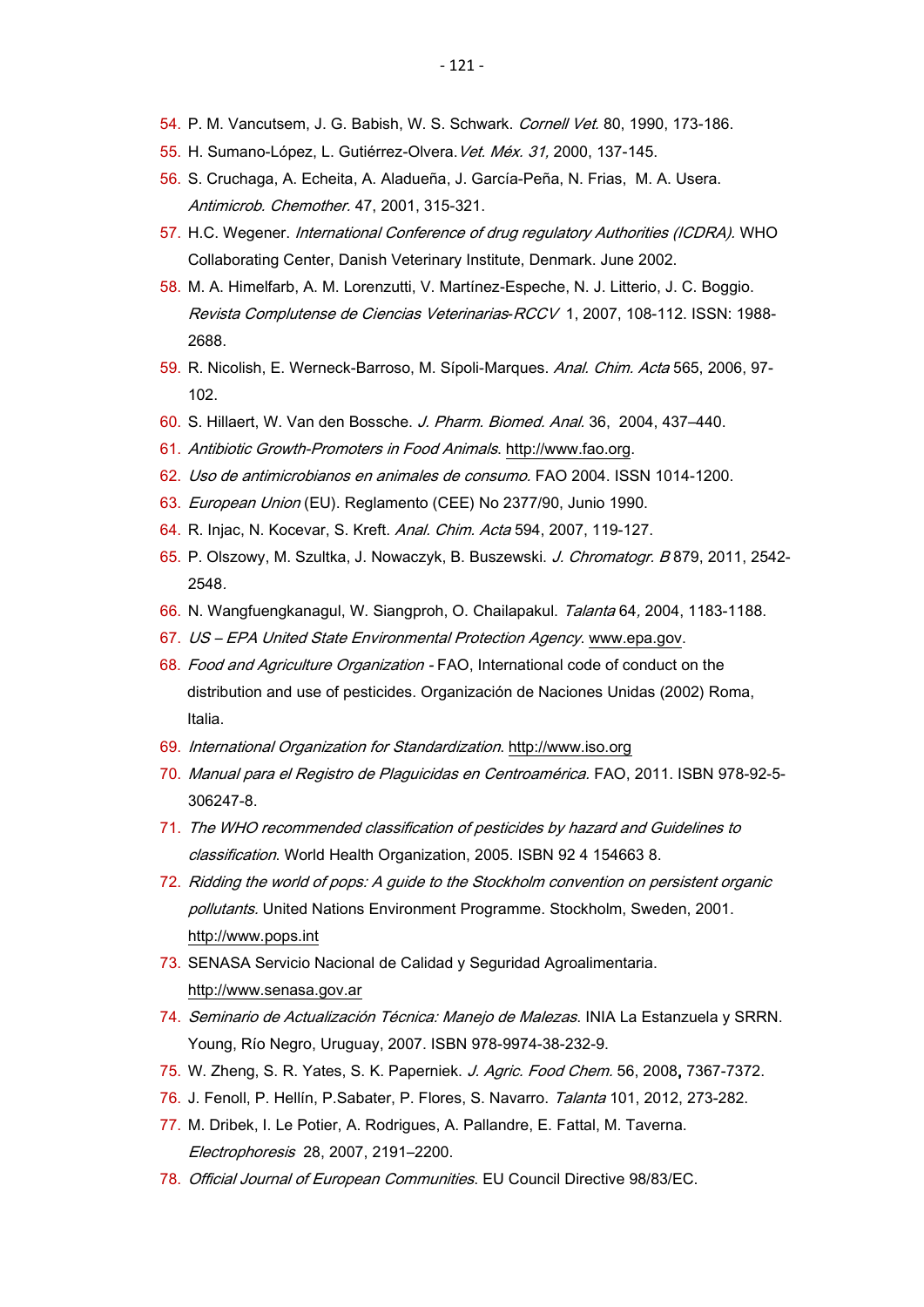- 79. Secretaría de Ambiente y Desarrollo Sustentable. Ley 24051. Decreto 831. Anexo II, Tabla I. Niveles guía de calidad de agua para fuentes de agua de bebida.
- 80. C. R. Powley, P. A. de Bernard. J. Agric. Food Chem. 46, 1998, 514-519.
- 81. Q. Zhou, W. Wang, J. Xiao. Anal. Chim. Acta 559, 2006, 200-206.
- 82. E. T. Furlong, M. R. Burkhardt, P. M. Gotes, S. L. Werner, W. A. Battaglin. Sci. Total Environ. 248, 2000, 135-146.
- 83. Z. L. Chem, R. S. Kookana, R. Naidu. Chromatographia 52, 2000, 142-146.
- 84. S. L. Sunderland, P. W. Sanrelmann, T. A. Baughmann. Weed Sci. 39, 1991, 296-298.
- 85. Q. Zhou, J. Xiao, W. Wang. Anal. Sci. 23, 2007, 189-192.
- 86. C. Carrillo-Carrión, R. Lucena, S. Cardenas, M. Valcarcel. Analyst 132, 2007, 551-559.
- 87. J. C. Miller, J. N. Miller. Estadística para química analítica. Segunda edición. Addison-Wesley iberoamericana, Barcelona, 1993.
- 88. C. Stathakis, E. A. Arriaga, N. J. Dovichi. J. Chromatogr. A 817, 1998, 233-238.
- 89. C. Nilson, S. Nilson. Electrophoresis 27, 2006, 76-83.
- 90. Y. Moliner–Martínez, S. Cárdenas, B. Simonet, M. Valcárcel. Electrophoresis 30, 2009, 169–175.
- 91. B. Suárez, B. Simonet, S. Cárdenas, M. Valcárcel. Electrophoresis 28, 2007, 1714– 1722.
- 92. B. Kasprzyk-Hordern, R. M. Dinsdale, A. J. Guwy. J. Chromatogr. A 1161, 2007, 132-145.
- 93. S. L. Jr. Simpson, J.P. Quirino, S. Terabe. J. Chromatogr. A 1184, 2008, 504-541.
- 94. Y. Moliner-Martínez, S. Cárdenas, M. Valcárcel. J. Chromatogr. A 1167, 2007, 210-216.
- 95. J. P. Quirino, S. Terabe. J. Chromatogr. A 791, 1997, 225 267.
- 96. European Union (EU) Commission Regulation, 37/2010, *Off. J. Eur. Commun.* L15, 2010, 1-72.
- 97. P. Su, N. Liu, M. Zhu, B. Ning, M. Liu, Z. Yang, X. Pan, Z. Gao. Talanta 85, 2011, 1160 – 1165.
- 98. L. Vera-Candioti, A. C. Olivieri, H. C. Goicoechea. Talanta 82, 2010, 213-221.
- 99. Y. Li, Z. Zhang, J. Li, H. Li, Y. Chen, Z. Liu. Talanta 84, 2011, 690 695.
- 100. M. C. Vargas Mamani, F.G. Reyes–Reyes, S. Rath. Food Chem. 117, 2009, 545 552.
- 101. S. M. Santos, M. Henriques, A. C. Duarte, V. I. Esteves. Talanta 71, 2007, 731-737.
- 102. C. Ho, D. W. M. Sin, H. P. O. Tang, L. P. K. Chung, S. M. P. Siu. J. Chromatogr. A 1061, 2004, 123 – 131.
- 103. S. Carda-Broch, A. Berthod, D.W. Armstrong. Anal Bioanal. Chem. 375, 2003, 191–199.
- 104. J. L. Anderson, D. W. Armstrong, G. T. Wei. Anal. Chem. 78, 2006, 2892–2902.
- 105. D. R. MacFarlane, M. Forsyth, P. C. Howlett, J. M. Pringle, J. Sun, G. Annat, W. Neil,
- E. I. Izgorodina. Acc. Chem. Res. 40, 2007, 1165–1173.
- 106. Y. Xu, J. Li, E. Wang. J. Chromatogr. A 1207, 2008, 175–180.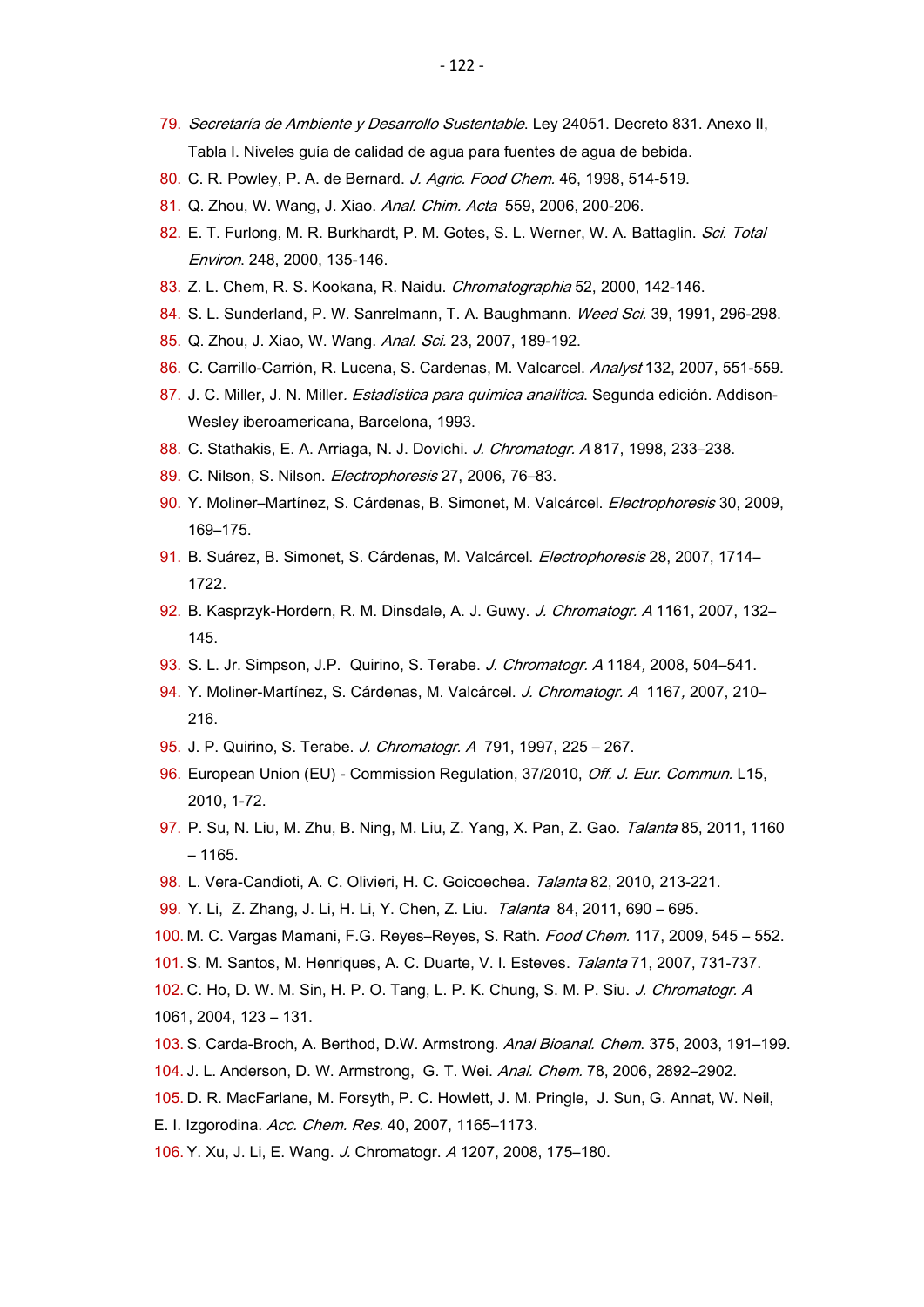107. M. Borissova, M. Vaher, M. Koel, M. Kaljurand. J. Chromatogr. A 1160, 2007, 320 – 325.

108. C. Nilsson, B. Brinbaum, S. Nilsson. Electrophoresis 32, 2011, 1141-1147.

109. S. Kang, N. Chang, Y. Zhao, C. Pan. J. Agric. Food Chem. 59, 2011, 9776–9781.

110. V. Springer, A.G. Lista. Talanta 83, 2010, 126-129.

111. S. Qi, S. Cui, X. Chen, Z. Hu. J. Chromatogr. A 1059, 2004, 191–198.

112. S. Qi, Y. Li, Y. Deng, Y. Cheng, X. Chen, Z. Hu. J. Crhomatogr. A 1109, 2006, 300- 306.

113. Y. Guibiao, Z. Wei, C. Xin, P. Canping, J. Shuren. Chin. J. Anal. Chem. 34(9), 2006, 1207−1212.

114. European Union legislation. Regulation (EC). Maximum pesticide limits for food products for human consumption and animal feedingstuffs. No 396/2005.

115. European Commission DG-SANCO: Method Validation and Quality Control Procedures for Pesticide Residue Analysis in Food and Feed. Document No. SANCO/10684/2009, 1 January 2010.

116. A. Brown. J. Vet. Pharmacol. Therap. 19, 1996, 1-14.

117. U.S. Food and Drug Administration (FDA). Code of Federal Regulation. Food and Drugs 6, Part 556, 2006.

118. C.-E. Lin, Y. -Jr Deng, W.-S. Liao, S.-W. Sun, W.-Y. Lin, C.-C. Chen. J. Chromatogr. <sup>A</sup> 1051, 2004, 283-290.

119. H. H. See, M. Marsin Sanagi, W. A. W. Ibrahim, A. A. Naim. J. Chromatogr. A 1217, 2010, 1767-1772.

120. Y. Cai, G. Jiang, J. Liu, Q. Zhou. Anal. Chem. 75, 2003, 2517-2521.

121. C. Fierens, S. Hillaert, W. Van den Bossche. J. Pharm. and Biomed. Anal. 22, 2000, 763-772.

122. M. Ferdig, A. Kaleta, T. D. Thanh Vo, W. Buchberger. J. Chromatogr. A 1047, 2004, 305-311.

123. Q. Xia, Y. Yang, M. Liu. Spectrochim. Acta A, Mol. Biomol. Spectrosc. 96, 2012, 358- 364.

124. M.Y. Piñero, R. Garrido-Delgado, R. Bauza, L. Arce, M. Valcárcel. *Electrophoresis* 33, 2012, 2978-2986.

125. I. Maia Toaldo, G. Zandonadi Gamba, L. Almeida Picinin, G. Rubensam, R. Hoff, M. Bordignon-Luiz. Talanta 99, 2012, 616-624.

126. R. [Gottardo,](http://www.ncbi.nlm.nih.gov/pubmed?term=Gottardo%20R%5BAuthor%5D&cauthor=true&cauthor_uid=18958878) A. [Polettini ,](http://www.ncbi.nlm.nih.gov/pubmed?term=Polettini%20A%5BAuthor%5D&cauthor=true&cauthor_uid=18958878) D. [Sorio ,](http://www.ncbi.nlm.nih.gov/pubmed?term=Sorio%20D%5BAuthor%5D&cauthor=true&cauthor_uid=18958878) J.P. [Pascali ,](http://www.ncbi.nlm.nih.gov/pubmed?term=Pascali%20JP%5BAuthor%5D&cauthor=true&cauthor_uid=18958878) F. [Bortolotti ,](http://www.ncbi.nlm.nih.gov/pubmed?term=Bortolotti%20F%5BAuthor%5D&cauthor=true&cauthor_uid=18958878) E. [Liotta,](http://www.ncbi.nlm.nih.gov/pubmed?term=Liotta%20E%5BAuthor%5D&cauthor=true&cauthor_uid=18958878) F. [Tagliaro .](http://www.ncbi.nlm.nih.gov/pubmed?term=Tagliaro%20F%5BAuthor%5D&cauthor=true&cauthor_uid=18958878) Electrophoresis 29, 2008, 4078-4087.

127. R. [Kaufmann.](http://www.sciencedirect.com/science/article/pii/016816569500009F) J. Biotechnol. 41, 1995, 155-175.

128. L. Sleno, D. A. Volmer. Rapid Commun. Mass Spectrom. 19, 2005, 1928-1936.

129. C. P. Mullens, S. R. Anugu, W. Gorski, S.B.H. Bach. Int. J. Mass Spectrom. 308, 2011, 311-315.

130. A. P. Kafka, T. Kleffmann, T. Rades, A. McDowell. Int. J. Pharm. 417, 2011, 70-82.